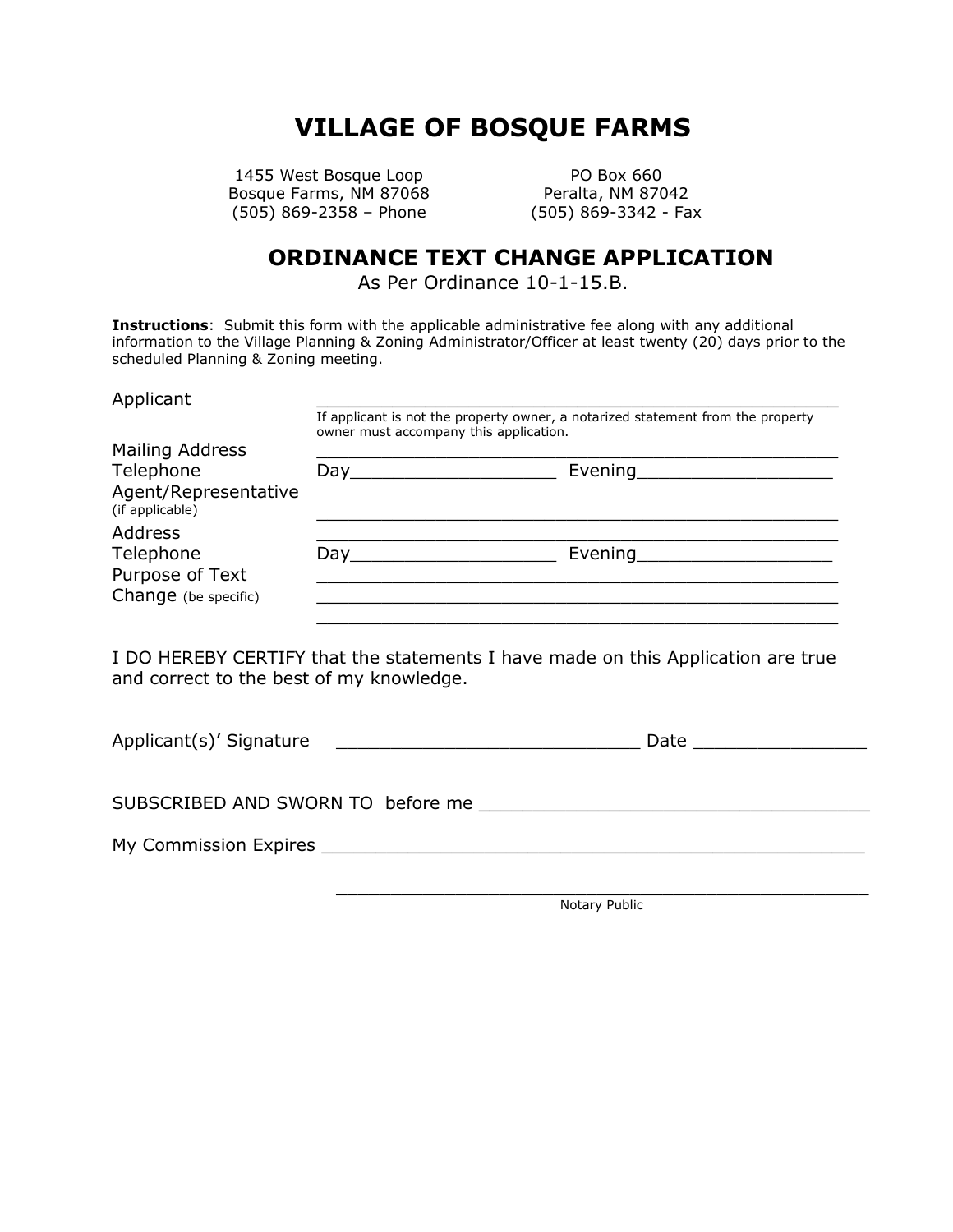## **10-1-12. Application.**

**1. Amendment.** Application for amendment to the text of this Ordinance may be made by any landowner or his agent or by the Village of Bosque Farms or any official or body thereof.

**2. Application.** Amendments to the text of this Ordinance shall be initiated by application to the Planning & Zoning Administrator/Officer on prescribed forms an upon payment of an administrative fee. The administrative fee will be waived if initiated by the Village of Bosque Farms. A completed signed and notarized application form shall be received by the Planning & Zoning Administrator/Officer at least twenty (20) days prior to the Commission meeting date when the application will be considered.

**3. Preliminary Public Meeting.** The Commission shall hold a public meeting to evaluate proposed zone changes or amendments to this Ordinance and shall submit its recommendation in writing to the Governing Body. Notice o the public meeting shall be given in a newspaper of general circulation in the area at least fifteen (15) days prior to said meeting.

4. Commission Recommendation. All applications for an amendment to this Ordinance shall first be reviewed by the Commission who shall submit a written recommendation concerning the application to the Governing Body within forty-five (45) days after receipt thereof, then the Governing Body shall act upon said application without a recommendation by the Commission.

**5. Final Public Hearing.** The Governing Body shall conduct a public hearing at which all parties in interest and citizens shall have an opportunity to be heard. Notification of time and place of the public hearing shall be published in a newspaper of general circulation in the area at least fifteen (15) days prior to the hearing. The notice of public meeting published fifteen (15) days before the Commission meeting shall be considered sufficient notice if it also has included the time and place of the public hearing to be held by the Governing Body.

|                                                                                            | For Village Office Use Only                                                                                                |
|--------------------------------------------------------------------------------------------|----------------------------------------------------------------------------------------------------------------------------|
| Date Application Received<br>Received By<br>Administrative Fee Paid<br>Date of Publication | Receipt $#$                                                                                                                |
|                                                                                            | Date of Public Hearing (Planning & Zoning Commission) [19] [19] [19] Date of Public Hearing (Planning & Zoning Commission) |
|                                                                                            | Planning & Zoning Commission Recommendation Decision                                                                       |
|                                                                                            |                                                                                                                            |
| Restrictions (if applicable)                                                               |                                                                                                                            |
|                                                                                            |                                                                                                                            |
|                                                                                            | Chairman, Planning & Zoning Commission                                                                                     |